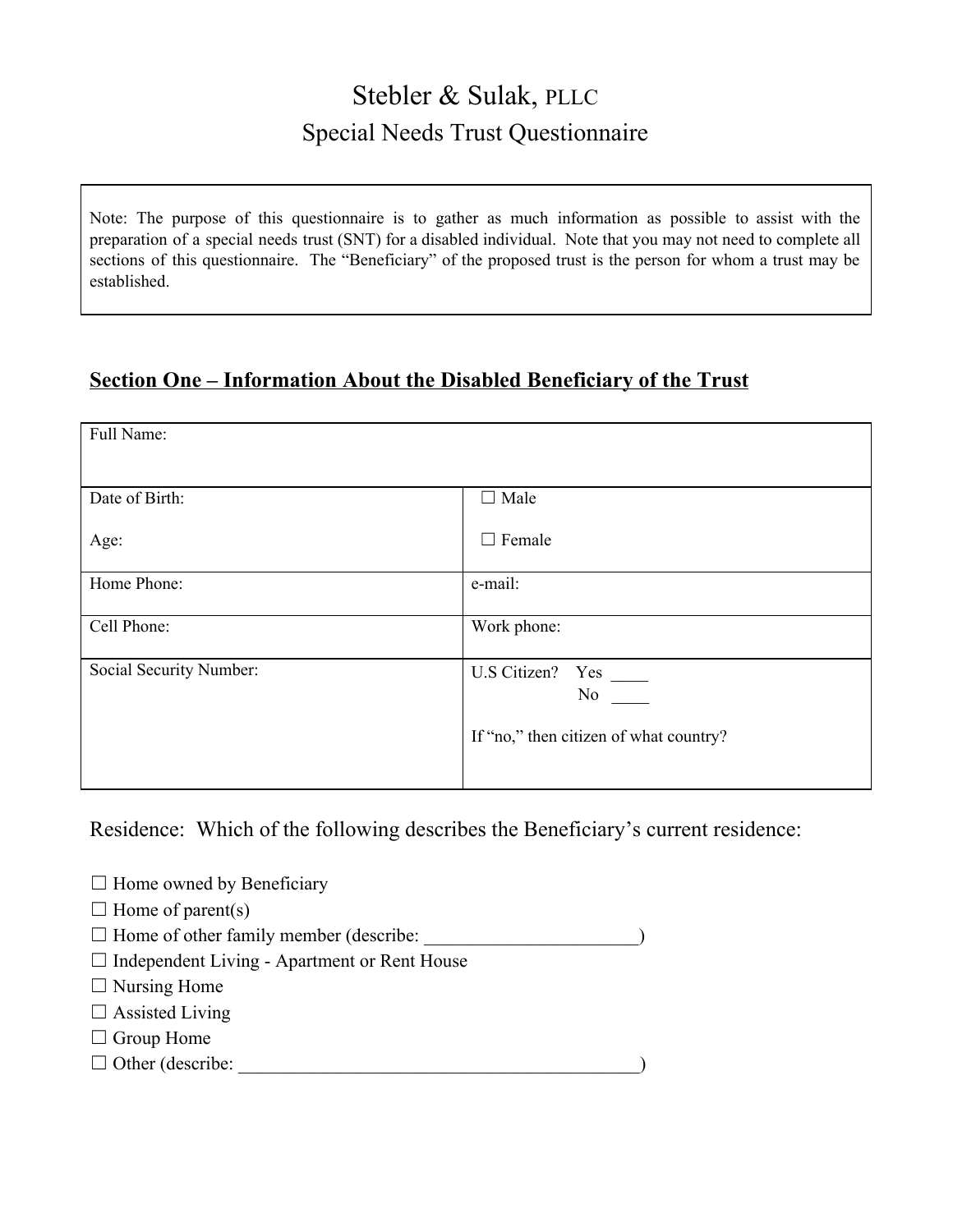Description of Beneficiary's Disability:

Treating Physicians (list names and area of practice) (optional):

 $\mathcal{L}_\text{max}$  , and the contribution of the contribution of the contribution of the contribution of the contribution of the contribution of the contribution of the contribution of the contribution of the contribution of t

 $\mathcal{L}_\text{max}$  , and the contribution of the contribution of the contribution of the contribution of the contribution of the contribution of the contribution of the contribution of the contribution of the contribution of t

Does the Beneficiary have a Court-Appointed Guardian? If so, who is that? (optional):

If the Beneficiary has no Guardian, does the Beneficiary have a Medical Power of Attorney or Durable Power of Attorney? If so, who is appointed under those documents? (optional):

 $\_$  , and the contribution of the contribution of the contribution of the contribution of  $\mathcal{L}_\text{max}$  $\_$  , and the contribution of the contribution of the contribution of the contribution of  $\mathcal{L}_\text{max}$ 

 $\_$  , and the contribution of the contribution of  $\mathcal{L}_\mathcal{A}$  , and the contribution of  $\mathcal{L}_\mathcal{A}$  $\_$  , and the contribution of the contribution of  $\mathcal{L}_\mathcal{A}$  , and the contribution of  $\mathcal{L}_\mathcal{A}$ 

 \_\_\_\_\_\_\_\_\_\_\_\_\_\_\_\_\_\_\_\_\_\_\_\_\_\_\_\_\_\_\_\_\_\_\_\_\_\_\_\_\_\_\_\_\_\_\_\_\_\_\_\_\_\_\_\_\_\_\_\_\_\_\_\_\_\_\_\_\_\_\_\_\_\_\_\_\_\_\_\_\_  $\_$  , and the contribution of the contribution of the contribution of the contribution of  $\mathcal{L}_\text{max}$ 

 \_\_\_\_\_\_\_\_\_\_\_\_\_\_\_\_\_\_\_\_\_\_\_\_\_\_\_\_\_\_\_\_\_\_\_\_\_\_\_\_\_\_\_\_\_\_\_\_\_\_\_\_\_\_\_\_\_\_\_\_\_\_\_\_\_\_\_\_\_\_\_\_\_\_\_\_\_\_\_\_\_  $\_$  , and the contribution of the contribution of the contribution of the contribution of  $\mathcal{L}_\text{max}$ 

### **Section Two -- Who is Creating the Trust?**

A person creating a trust is called a "Grantor" or "Settlor" of the Trust. This can sometimes be the person whose assets are used to fund the trust, but not always. Please provide information on the person or persons who will be signing the trust document as the Grantor or Settlor of the Trust:

\_\_\_\_\_\_\_\_\_\_\_\_\_\_\_\_\_\_\_\_\_\_\_\_\_\_\_\_\_\_\_\_\_\_\_\_\_\_\_\_\_\_\_\_\_\_\_\_\_\_\_\_\_\_\_\_\_\_\_\_\_\_\_\_\_\_\_\_\_\_\_\_\_ \_\_\_\_\_\_\_\_\_\_\_\_\_\_\_\_\_\_\_\_\_\_\_\_\_\_\_\_\_\_\_\_\_\_\_\_\_\_\_\_\_\_\_\_\_\_\_\_\_\_\_\_\_\_\_\_\_\_\_\_\_\_\_\_\_\_\_\_\_\_\_\_\_ \_\_\_\_\_\_\_\_\_\_\_\_\_\_\_\_\_\_\_\_\_\_\_\_\_\_\_\_\_\_\_\_\_\_\_\_\_\_\_\_\_\_\_\_\_\_\_\_\_\_\_\_\_\_\_\_\_\_\_\_\_\_\_\_\_\_\_\_\_\_\_\_\_ \_\_\_\_\_\_\_\_\_\_\_\_\_\_\_\_\_\_\_\_\_\_\_\_\_\_\_\_\_\_\_\_\_\_\_\_\_\_\_\_\_\_\_\_\_\_\_\_\_\_\_\_\_\_\_\_\_\_\_\_\_\_\_\_\_\_\_\_\_\_\_\_\_

Name of Grantor/Settlor #1: \_\_\_\_\_\_\_\_\_\_\_\_\_\_\_\_\_\_\_\_\_\_\_\_\_\_\_\_\_\_\_\_\_\_\_\_\_\_\_\_\_\_\_\_\_\_\_\_\_\_ Name of Grantor/Settlor #2: (if applicable) \_\_\_\_\_\_\_\_\_\_\_\_\_\_\_\_\_\_\_\_\_\_\_\_\_\_\_\_\_\_\_\_\_\_\_\_\_\_ Name of Grantor/Settlor #3: (if applicable) \_\_\_\_\_\_\_\_\_\_\_\_\_\_\_\_\_\_\_\_\_\_\_\_\_\_\_\_\_\_\_\_\_\_\_\_\_\_

Relationship of Grantor/Settlor(s) of the Trust to the Beneficiary of the Trust: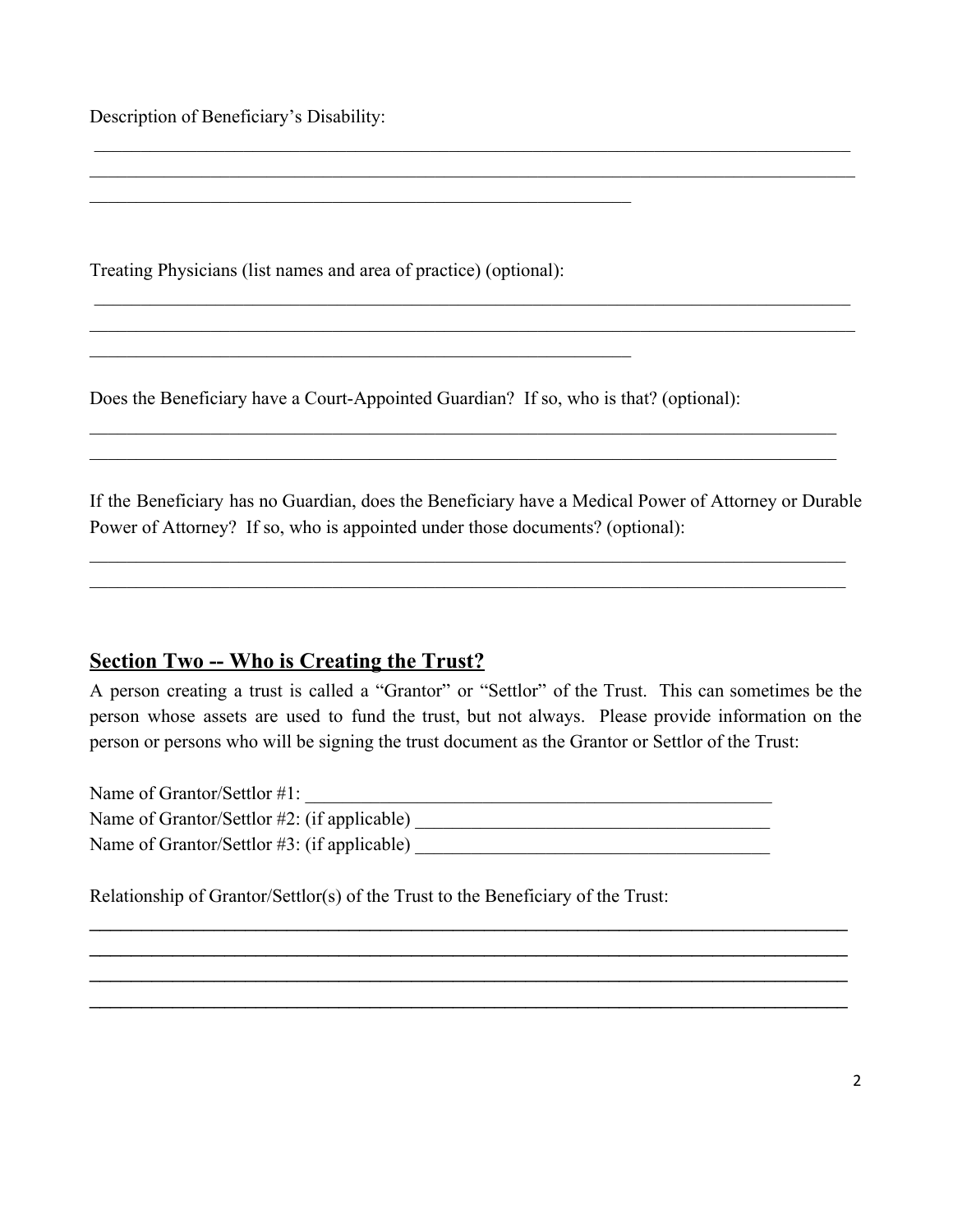# **Section Three - Assets of the Trust**

Which of the Following Best Describes the Source of the Assets for the Trust:

 $\Box$  Assets Belonging to the Individual Beneficiary (Owned by the Beneficiary Already)

 $\Box$  Assets of Third Parties, Other than the Individual Beneficiary (parents, siblings, family, friends, etc.)

If Third Party assets are funding the Trust, please check all that apply:

- □ Assets of Parents' Estate
- $\Box$  Assets of Other Family Members' Estate
- □ Gifts from Family Members or Others
- $\Box$  Life Insurance
- $\Box$  Real Estate
- ☐ Investment Accounts
- $\Box$  401(k), IRA, or other Retirement Accounts
- $\Box$  Oil, Gas, Mineral Interests
- $\Box$  Business Interests
- $\Box$  Vehicles, art work, collectibles, or other personal property items
- ☐ Other: (describe): \_\_\_\_\_\_\_\_\_\_\_\_\_\_\_\_\_\_\_\_\_\_\_\_\_\_\_\_\_\_\_\_\_\_\_\_\_\_\_\_\_\_\_\_\_\_\_\_\_\_\_\_\_\_\_\_\_

# **Section Four – Trustee of the Trust**

Who is going to be the Trustee of the Trust? The Trustee is the person or entity that is responsible for holding, administering, managing, and distributing the assets of the trust for the Beneficiary. The Trustee could be an individual, a corporate fiduciary (bank, etc.) or a private professional fiduciary.

Trustee Selection and Backup Trustees:

| Trustee - First Choice  |  |
|-------------------------|--|
| Trustee - Second Choice |  |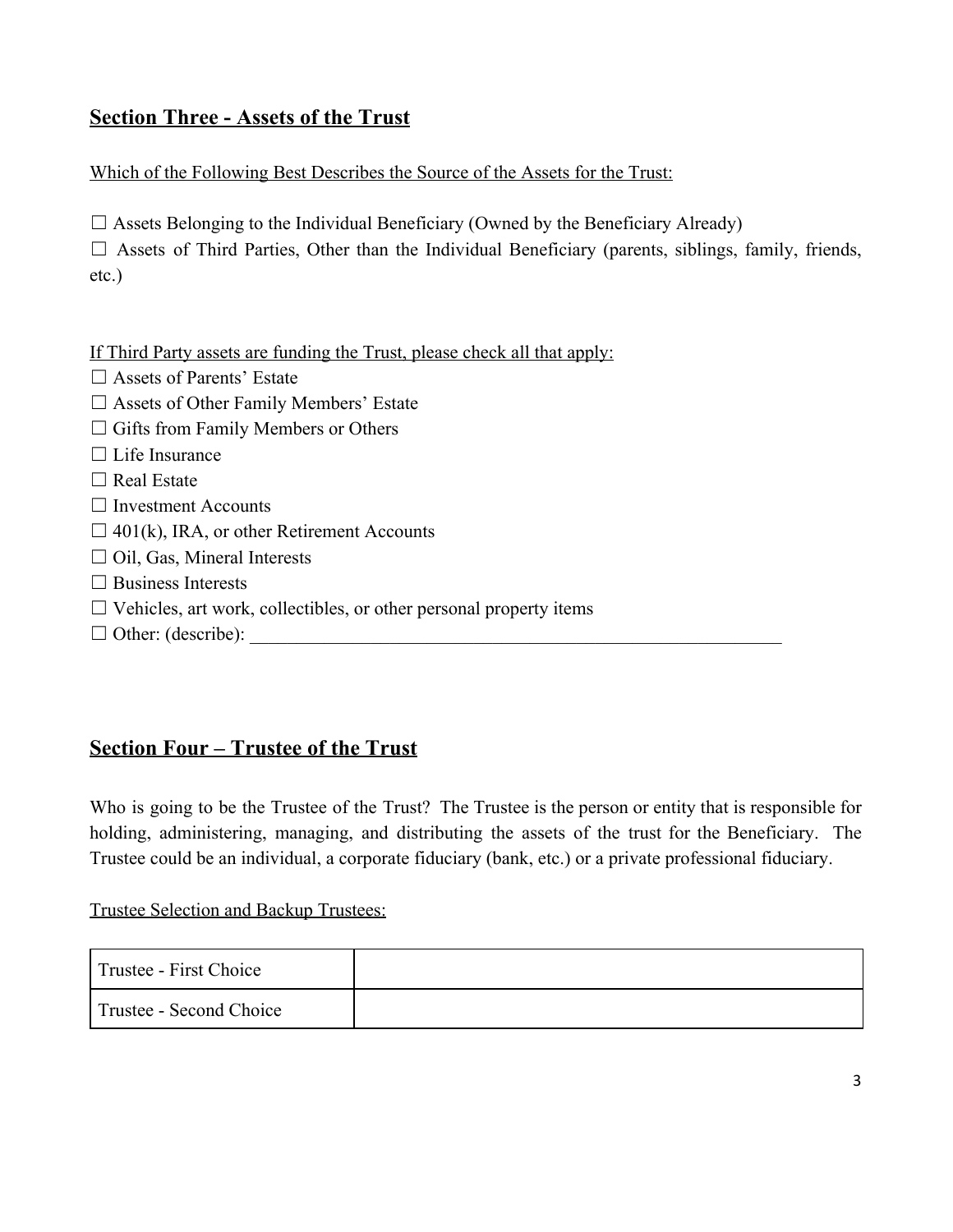| Trustee - Third Choice |
|------------------------|
|------------------------|

Do you want your Trustee to have the ability to name a co-trustee, including a bank or other corporate fiduciary, to serve along with the Trustee? \_\_\_\_\_\_\_\_\_\_\_\_\_\_\_\_\_\_

Do you want your Trustee to have the ability to name their successor, such that the Trustee can appoint someone other than you name in the document?

### **Section Five - Remainder Beneficiaries**

Who do you want to receive the assets of the trust, if any are left, following the death of the primary Beneficiary? \_\_\_\_\_\_\_\_\_\_\_\_\_\_\_\_\_\_\_\_\_\_\_\_\_\_\_\_\_\_\_\_\_\_\_\_\_\_\_\_\_\_\_\_\_\_\_\_\_\_

 $\_$  , and the contribution of the contribution of  $\mathcal{L}_\mathcal{A}$  , and the contribution of  $\mathcal{L}_\mathcal{A}$  $\_$  , and the contribution of the contribution of  $\mathcal{L}_\mathcal{A}$  , and the contribution of  $\mathcal{L}_\mathcal{A}$  $\_$  , and the contribution of the contribution of  $\mathcal{L}_\mathcal{A}$  , and the contribution of  $\mathcal{L}_\mathcal{A}$  $\_$  , and the contribution of the contribution of  $\mathcal{L}_\mathcal{A}$  , and the contribution of  $\mathcal{L}_\mathcal{A}$  $\_$  , and the contribution of the contribution of  $\mathcal{L}_\mathcal{A}$  , and the contribution of  $\mathcal{L}_\mathcal{A}$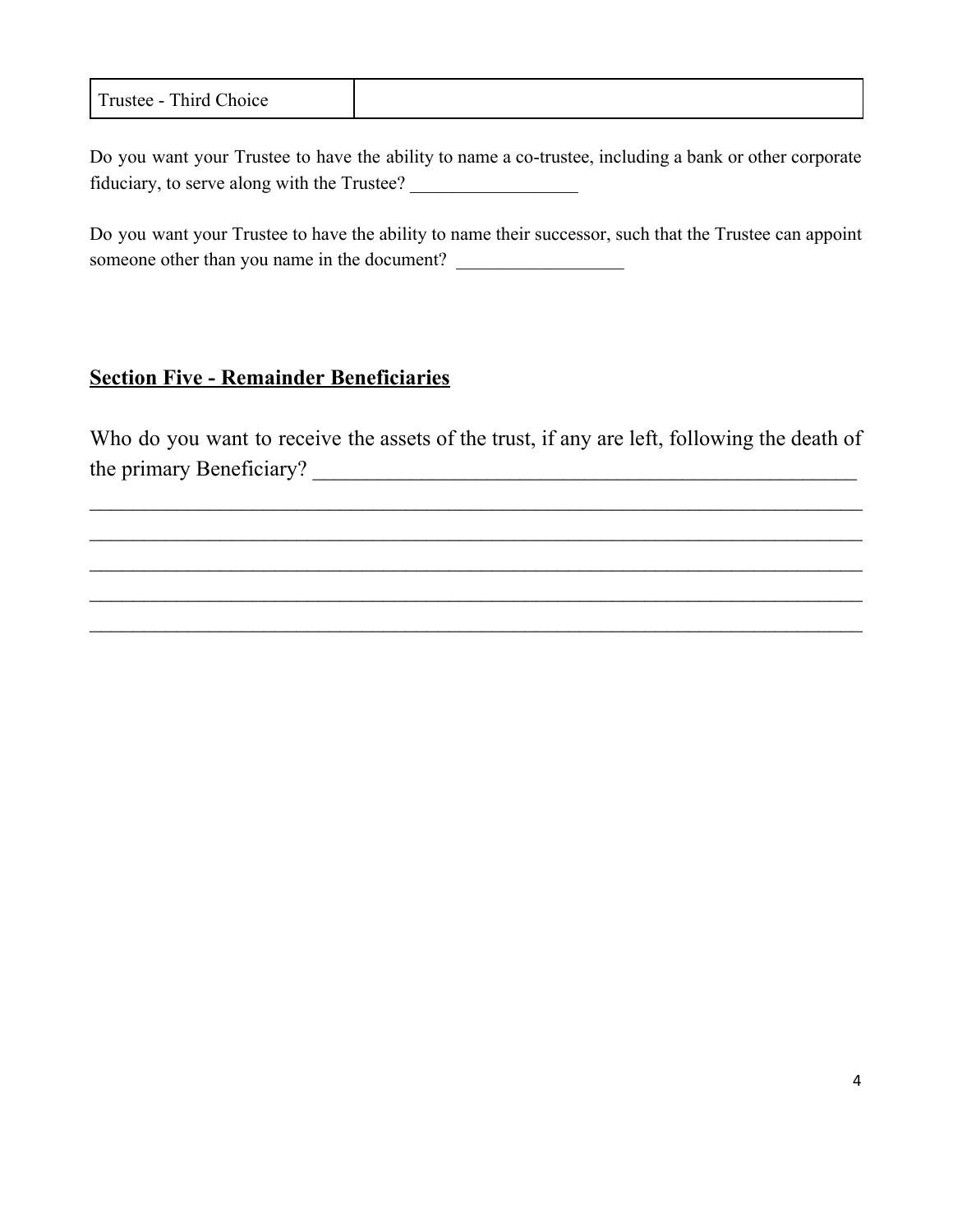# **Section Six -- Optional - Details on Assets of Trust**

Instructions: Do NOT complete this unless you want to discuss the details regarding the transfer or management of specific assets within the trust.

| <b>Name(s)</b> on <b>Account</b> | <b>Bank/Institution</b> | <b>Approximate Value</b> |
|----------------------------------|-------------------------|--------------------------|
|                                  |                         |                          |
|                                  |                         |                          |
|                                  |                         |                          |
|                                  |                         |                          |

#### **Cash Accounts (checking, savings, etc.)**

#### **Investment Accounts (brokerage, stocks, bonds, etc.)**

| <b>Name(s)</b> on Account | <b>Institution</b> | <b>Approximate Value</b> |
|---------------------------|--------------------|--------------------------|
|                           |                    |                          |
|                           |                    |                          |
|                           |                    |                          |
|                           |                    |                          |

#### **Retirement Accounts – 401k, IRA, Roth IRA, etc.**

| <b>Type of Account</b> | <i><b>Institution</b></i> | <i><b>Approximate Value</b></i> |
|------------------------|---------------------------|---------------------------------|
|------------------------|---------------------------|---------------------------------|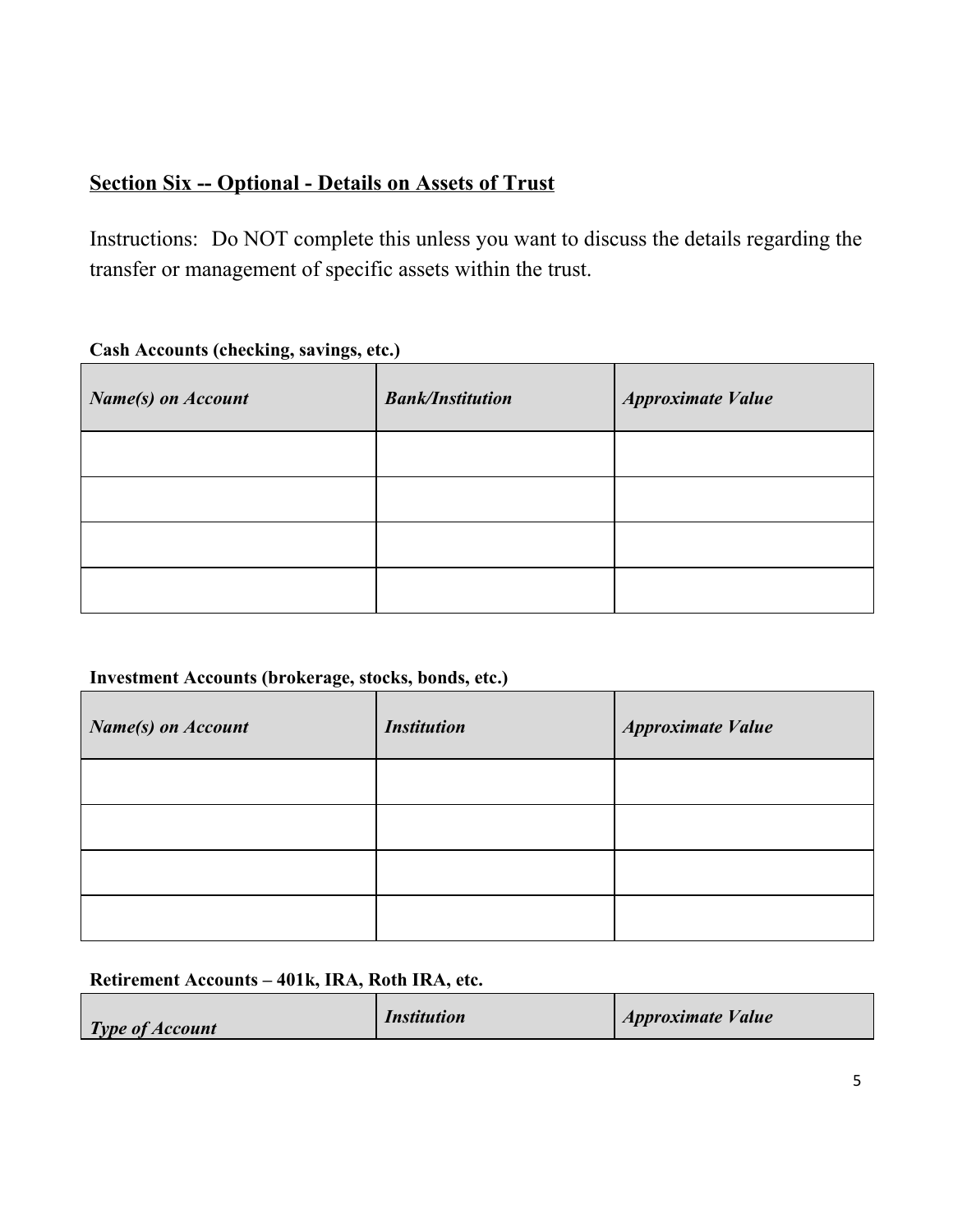#### **Real Estate**

| <b>Address or Location</b> | <b>Owners</b> | <b>Approximate Value</b> |
|----------------------------|---------------|--------------------------|
|                            |               |                          |
|                            |               |                          |
|                            |               |                          |
|                            |               |                          |

#### **Life Insurance**

| <i><b>Institution</b></i> | <b>Payee on Death</b> | <b>Death Benefit/Cash Value</b> |
|---------------------------|-----------------------|---------------------------------|
|                           |                       |                                 |
|                           |                       |                                 |

### **Vehicles and Automobiles**

| <b>Description</b> | <i><b>Owners</b></i> | <b>Value</b> |
|--------------------|----------------------|--------------|
|                    |                      |              |
|                    |                      |              |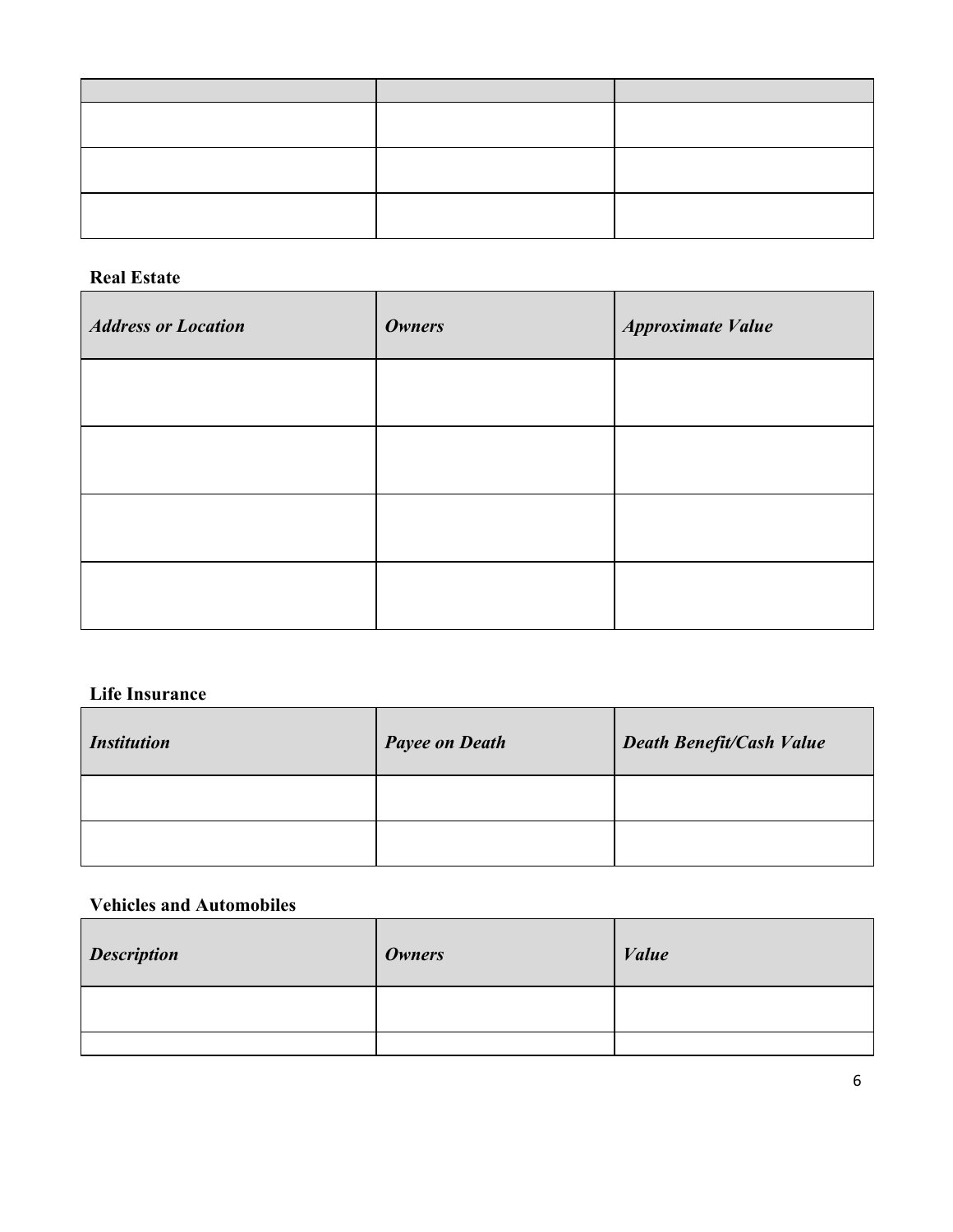**Business Interests: Describe any business interests that might pass to the trust:**

### **Section Seven – Benefits Received by the Beneficiary**

#### **Special Needs Provisions**

**Does the Beneficiary Currently receive any of the following:**

☐ **SSI (if yes, amount: \_\_\_\_\_\_\_\_\_\_\_\_)**

☐ **SSDI (if yes, amount: \_\_\_\_\_\_\_\_\_\_\_)**

☐ **Medicare**

□ Medicaid

If the answer is "No" to any or all of the above, is there a plan to apply for any of those benefits **in the next 24 months for the beneficiary?**